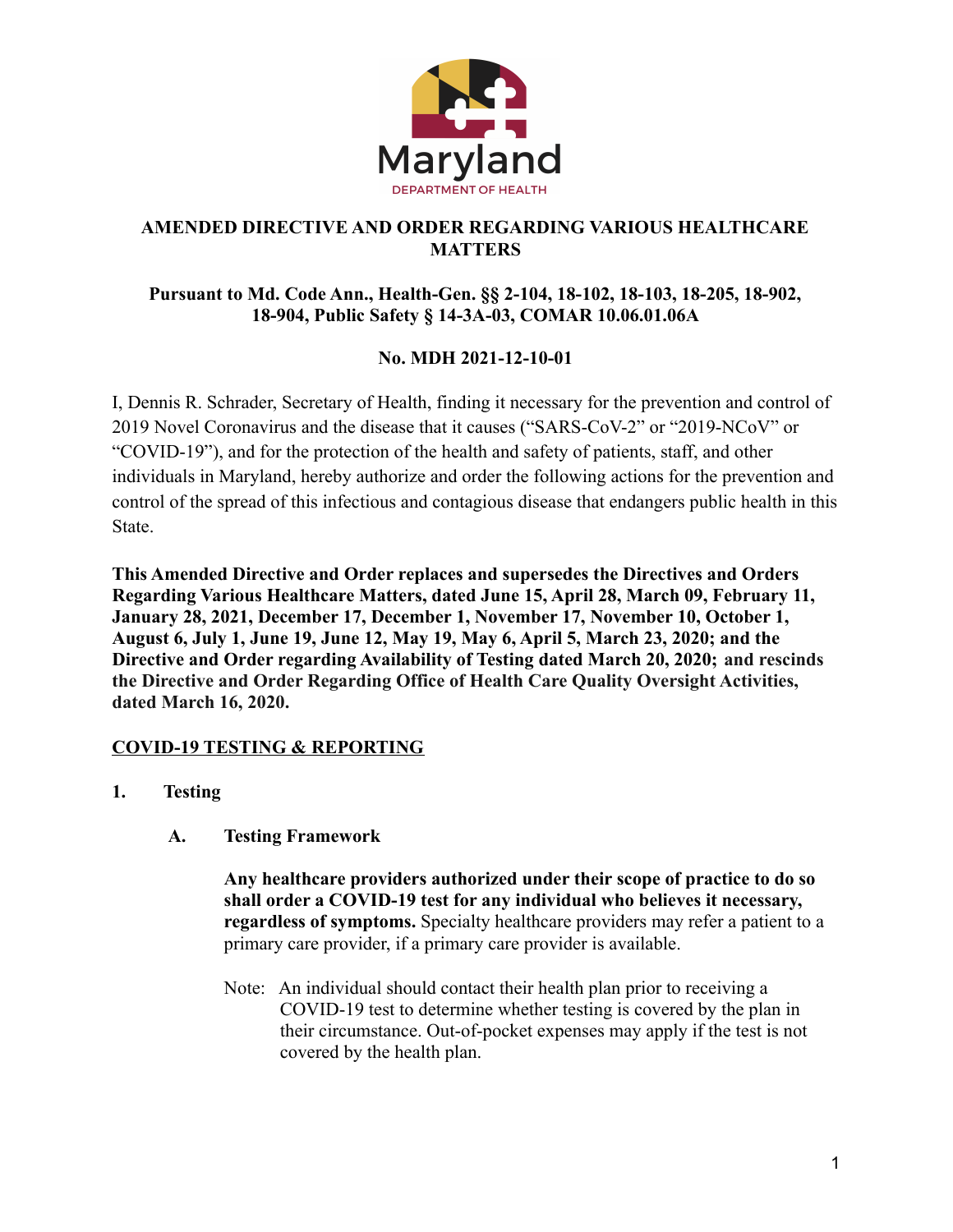Note: Maryland Medicaid will cover the costs of COVID-19 testing for its beneficiaries.

Based on a public health cluster, outbreak, or contact tracing investigation, an individual may be directed by the Maryland Department of Health (MDH) or a local health department to be tested.

## **B. Serial or Retesting:**

- i. Retesting or serial testing of individuals should be conducted according to clinical or epidemiological indications or as directed by MDH or a local health department.
- ii. Testing of nursing homes and assisted living program residents and staff shall be conducted according to the provisions of the appropriate MDH Orders regarding those facilities.

## **C. Test Sites - Specimen Collection**

i. COVID-19 test specimens shall be collected in a manner that is in accordance with the U.S. Centers for Disease Control [\(CDC\)](https://www.cdc.gov/coronavirus/2019-ncov/infection-control/control-recommendations.html) [recommended](https://www.cdc.gov/coronavirus/2019-ncov/infection-control/control-recommendations.html) [infection prevention and control practices,](https://www.cdc.gov/coronavirus/2019-ncov/infection-control/control-recommendations.html) including use of recommended [personal protective equipment](https://www.cdc.gov/coronavirus/2019-ncov/infection-control/control-recommendations.html) (PPE).

A healthcare provider shall follow the [CDC's guidelines](https://www.cdc.gov/coronavirus/2019-nCoV/lab/guidelines-clinical-specimens.html) for collecting, [handling, and testing clinical specimens from persons for COVID-19.](https://www.cdc.gov/coronavirus/2019-nCoV/lab/guidelines-clinical-specimens.html)

- ii. In addition to those individuals already authorized to collect COVID-19 specimens for testing, any individual licensed, registered, or certified by MDH or a Maryland health occupations board who has appropriate training and supervision may collect COVID-19 test specimens. Individuals and entities offering to perform COVID-19 specimen collection are responsible for ensuring that individuals collecting specimens for testing have the appropriate training and supervision.
- iii. In addition to the above, any individual, designated by the laboratory director or supervising clinician, at the specimen collection who has a high school diploma or passed the General Educational Development test (GED) may collect COVID-19 test specimens after the appropriate training.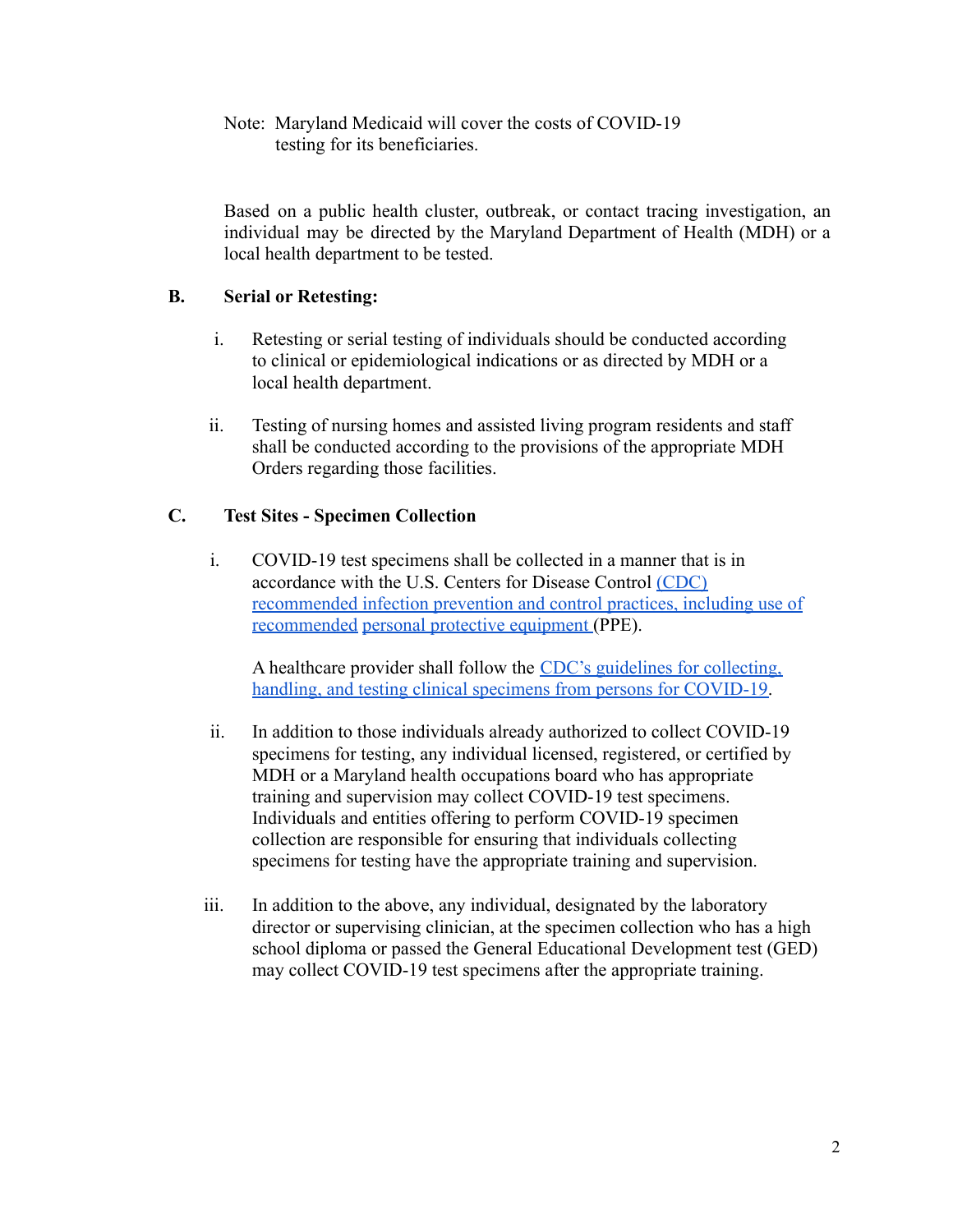## **D. Point of Care Testing**

- i. Point of Care COVID-19 testing devices, which have been given FDA emergency-use authorization (EUA) for COVID-19 antigen or molecular testing are approved for use in Maryland.
- ii. Positive, negative, and inconclusive point of care test results shall be reported in accordance with the below test reporting requirements.
- E. **At-Home/Self-Collection**: Any FDA-approved test for SARS-CoV-2 Coronavirus that uses at-home or self-collection of test samples may be used in Maryland provided that:
	- i. The use of the test complies with the test's Emergency Use Authorization;
	- ii. The analysis of the test is performed in a Maryland licensed laboratory with appropriate CLIA certification, if applicable; and
	- iii. The laboratory complies with all reporting requirements under Maryland law and this order.
	- iv. The effect of any Maryland statute or regulation that is inconsistent with the provisions of this subsection of this order is suspended.

# **2. Positive COVID-19 Test Reporting**

- A. Pursuant to Health General Article §§ 18-205 and 18-904, and COMAR 10.06.01.03 and .04, a medical laboratory performing a test for COVID-19 shall report a positive test result of an individual immediately to MDH and the appropriate local health officer.
- B. The medical laboratory shall immediately notify the requesting healthcare provider of the positive test result and provide a written or electronic report of the positive test result to the requesting healthcare provider to give to the patient.

### **3. Negative and Inconclusive COVID-19 Test Reporting**

- A. Pursuant to Health General Article § 18-904, a medical laboratory performing a test for COVID-19 shall report negative and inconclusive test results in addition to positive test results.
- B. A laboratory that is already submitting HL-7 formatted electronic laboratory reports (ELRs) to MDH shall send reports for negative and inconclusive test results in addition to positive test results via HL-7 messaging.
- C. A laboratory that does not submit HL-7 formatted ELRs to MDH shall submit reports for negative and inconclusive test results, in addition to positive test results, immediately to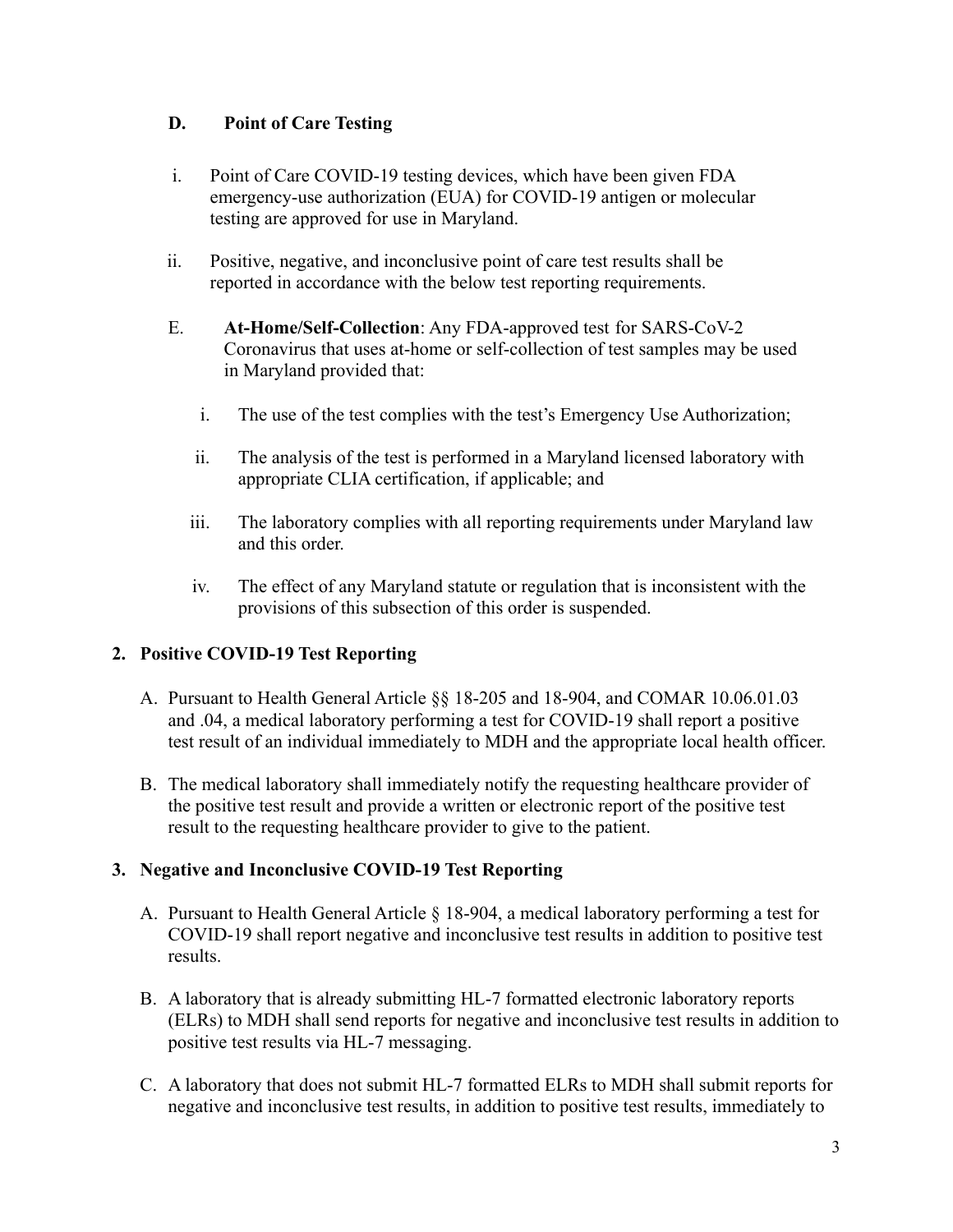MDH when the result can be sent by another electronic format (i.e. a formatted CSV file). If the results cannot be sent by HL-7 format or another approved electronic format, they must be immediately submitted to the appropriate local health officer in a manner designated by MDH. All point of care test results shall be submitted via HL-7 formatted ELRs or another approved electronic format (i.e. a formatted CSV file). If the facility reporting the point of care test results cannot do so via either of those methods, the facility shall report the results through the following portal: [https://ulp.crisphealth.org/.](https://ulp.crisphealth.org/)

# **4. Other Testing Items**

- A. **Availability**: All healthcare providers, facilities, and entities that offer community COVID-19 testing shall make that testing available to any person presenting at the testing site without regard to that person's race, color, religion, sex, age, national origin, marital status, sexual orientation, gender identity, disability, ability to pay, type of health insurance, or participation in any particular provider network.
	- i. This section does not prohibit a health care provider from refusing, withholding from, or denying any person services for failure to conform to the usual and regular requirements, standards, and regulations imposed by the health care provider.
	- ii. All testing centers shall be accessible and provide reasonable accommodations, including meaningful language access, in accordance with State and federal law.
- B. **Costs**: Laboratories processing COVID-19 tests for Maryland residents must accept reimbursement from the patients' insurance - private, Medicare, Medicaid or other payers. If a patient is uninsured, providers and laboratories should use this process for reimbursement[:](https://phpa.health.maryland.gov/Documents/covid19_FAQ_Uninsured_Reimbursement.pdf)

[https://phpa.health.maryland.gov//Documents/covid19\\_FAQ\\_Uninsured\\_Reimburse](https://phpa.health.maryland.gov/Documents/covid19_FAQ_Uninsured_Reimbursement.pdf) [ment.pdf](https://phpa.health.maryland.gov/Documents/covid19_FAQ_Uninsured_Reimbursement.pdf)

# **HEALTHCARE FACILITIES**

### 5. **Off-Campus Hospital Facilities**

Notwithstanding the provisions of COMAR 10.07.01.06, off-campus hospital facilities may be used for inpatient hospital care if the proposed off-campus facility would be operated by an existing licensed Maryland hospital under the terms of that hospital's license and such use would not adversely affect the safety and health of patients served at the off-campus facility.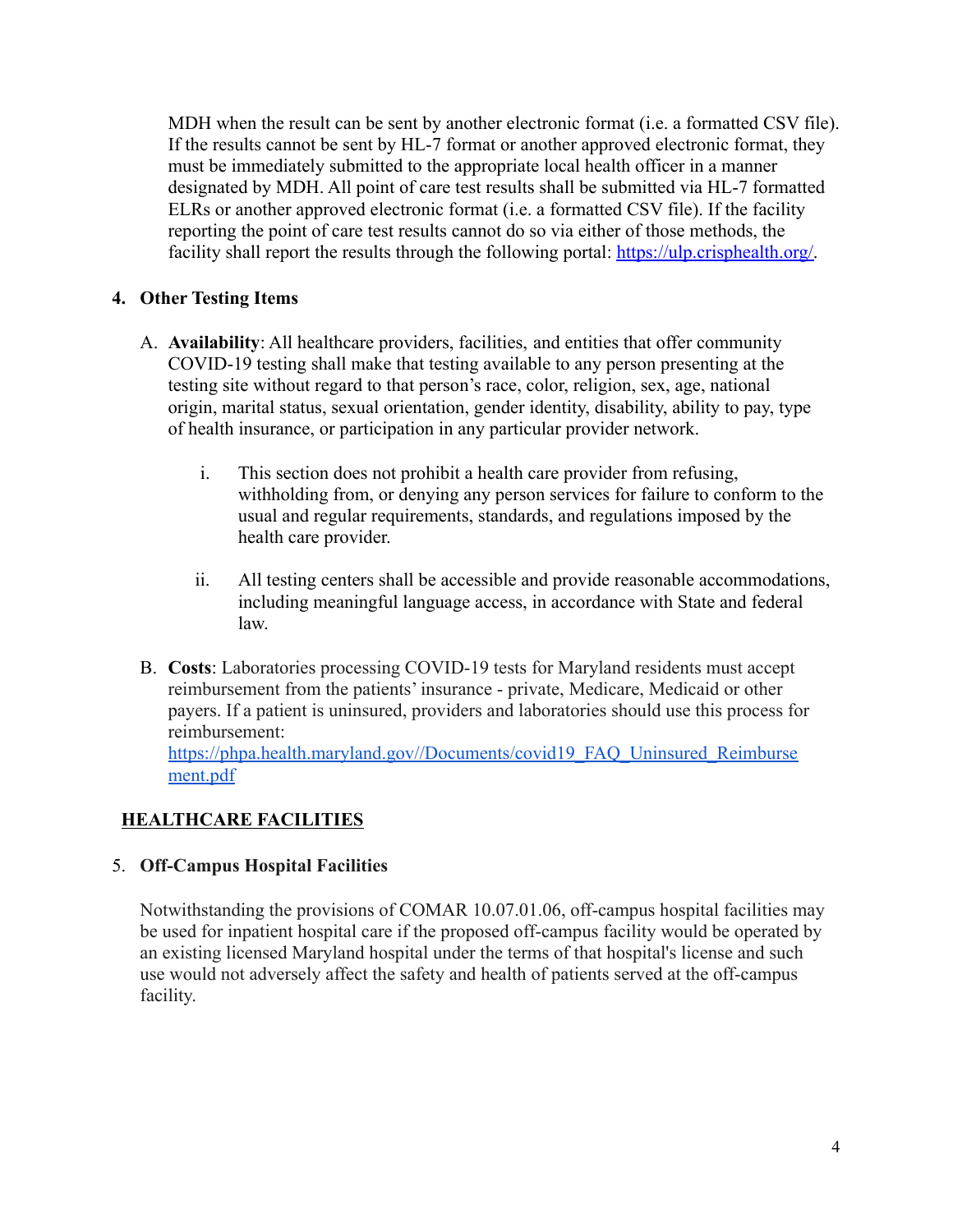#### 6. **Hospital Surge Plans, Hospital Bed Capacity Increases, and Patient Transfer**

- A. All hospitals shall implement practices to "level load" the number of COVID-19 inpatients versus the number of non-COVID-19 inpatients to the best of their abilities.
- B. Eligible hospitals shall facilitate community based monoclonal antibody infusion programs, including the capability to do in-home infusions.
- C. All licensed acute care hospitals ("hospitals") shall make any adjustments to their emergency plan for pandemics as required by a previous version of this order ([No.](https://health.maryland.gov/phpa/Documents/2020.11.10.01_MDH_Order_Amended_Various_Health_Care_Matters_Order_Hospital_Surge.pdf) [MDH 20-11-01-01 - Amended Healthcare Matters](https://health.maryland.gov/phpa/Documents/2020.11.10.01_MDH_Order_Amended_Various_Health_Care_Matters_Order_Hospital_Surge.pdf) and as updated in [No. MDH](https://health.maryland.gov/phpa/Documents/2020.12.01.01_MDH_Order_Amended_Various_Health_Care_Matters_Order_Patient_Surge_ManagementIII.pdf) [2020-12-01-01 Amended Various Health Care Matters\)](https://health.maryland.gov/phpa/Documents/2020.12.01.01_MDH_Order_Amended_Various_Health_Care_Matters_Order_Patient_Surge_ManagementIII.pdf) and submit those updates to [secretary.health@maryland.gov](mailto:secretary.health@maryland.gov) by December 15, 2021. Emergency plans shall outline how hospitals will maximize staffed medical-surgical and ICU bed capacity. Any additional staffed bed capacity that is created shall be prioritized for the treatment of COVID-19 patients.
	- Note: Hospitals in a system may submit a pandemic plan for all hospitals in the system.
	- Note: Adding capacity may include, but is not limited to, hospital capacity adjustments such as bringing additional staffed beds into service, staff redeployment or altered staffing models, reducing non-urgent medical procedures that can be delayed without impacting patient care and assign those staff to other units, including but not limited to acute care units or Emergency Departments for a period of thirty days., and transferring patients to alternate care sites (ACSs). In addition, hospitals are encouraged to consider bringing idle clinical or administrative space on-line or other space conversions for clinical care.
	- Note: Hospitals should strongly consider rescheduling elective and nonurgent procedures that have any likelihood of requiring inpatient beds and/or a ventilator unless clinically warranted.
- D. In order to maintain adequate hospital capacity for patient care, and to ensure that COVID-19 and non-COVID-19 patients have access to appropriate medical care, hospitals are directed to execute the following measures:

### i. **Daily Patient Transfer Reporting**

Each hospital and freestanding emergency medical facility shall report daily to the Maryland Institute for Emergency Medical Services System (MIEMSS) with regard to COVID-19 patients transfer to COVID-19 alternate care site (ACS) or other treatment locations.